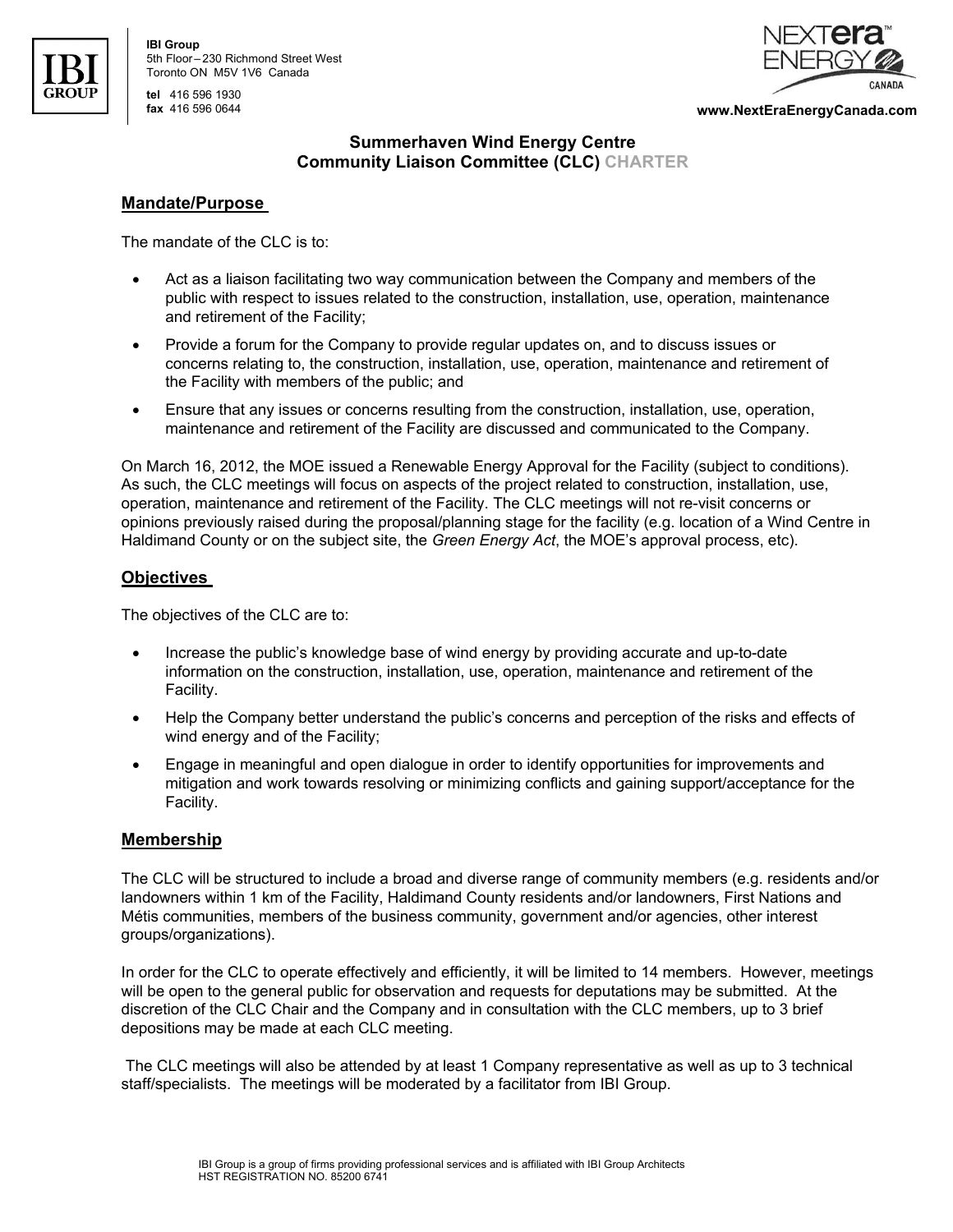## **Roles and Responsibilities of Participants**

The CLC provides a mechanism for community engagement and communication. All CLC members must be committed to attending and participating in the meetings by listening to information provided by the Company, providing input and engaging in discussion in a respective and constructive manner. While opinions and ideas may differ, all will be listened to and considered.

The following outlines the specific roles and responsibilities of the various participants.

### **IBI Group (Meeting Coordinators and Chair/Facilitator)**

In its role as Meeting Coordinators, the IBI Group team will be responsible for scheduling all meetings, the preparation and distribution of meeting Agendas and Minutes, approval for public depositions, coordinating with the Company to provide CLC members with any additional required/requested information and posting of all CLC materials on the Company's publically accessible website.

In its role of Chair, IBI Group will attend and facilitate all meetings and ensure that:

- CLC members are provided with adequate information and technical support to assist them in their contribution to the CLC discussions;
- The agreed upon agenda and time schedule for each meeting is followed;
- Meetings allow for constructive and thorough discussion; and
- All members respect the participant's opinions and questions, and do not interrupt another CLC member while speaking (the Chair may supersede this provision and the Chair has the right to replace any member of the CLC or public observer who is interfering with or disrupting with the CLC meetings).

### **Company**

Next Era Canada, ULC and its technical staff and specialists (as required) will be responsible for:

- Attending all meetings;
- Working within the Charter for the CLC;
- Providing the CLC with accurate and up-to-date information on the construction, installation, use, operation, maintenance and retirement of the Facility;
- Listening to issues, concerns and suggestions;
- Participating in discussion and providing answers or additional follow-up information;
- Reviewing meeting minutes and other materials prepared by the CLC or members of the public prior to attending subsequent CLC meetings; and
- Posting of all CLC materials (e.g. Agendas, Minutes and additional information) on its publicly accessible website).

### **CLC Members:**

Participants will be responsible for:

- Signing of the CLC Charter (mandatory in order to participate);
- Attending all CLC meetings (members may send alternates in their place if they are not able to attend a meeting.
	- Note: If a member or group representative misses the first two meetings, the Chair may require the member to forfeit their position and open the position to another person/stakeholder);